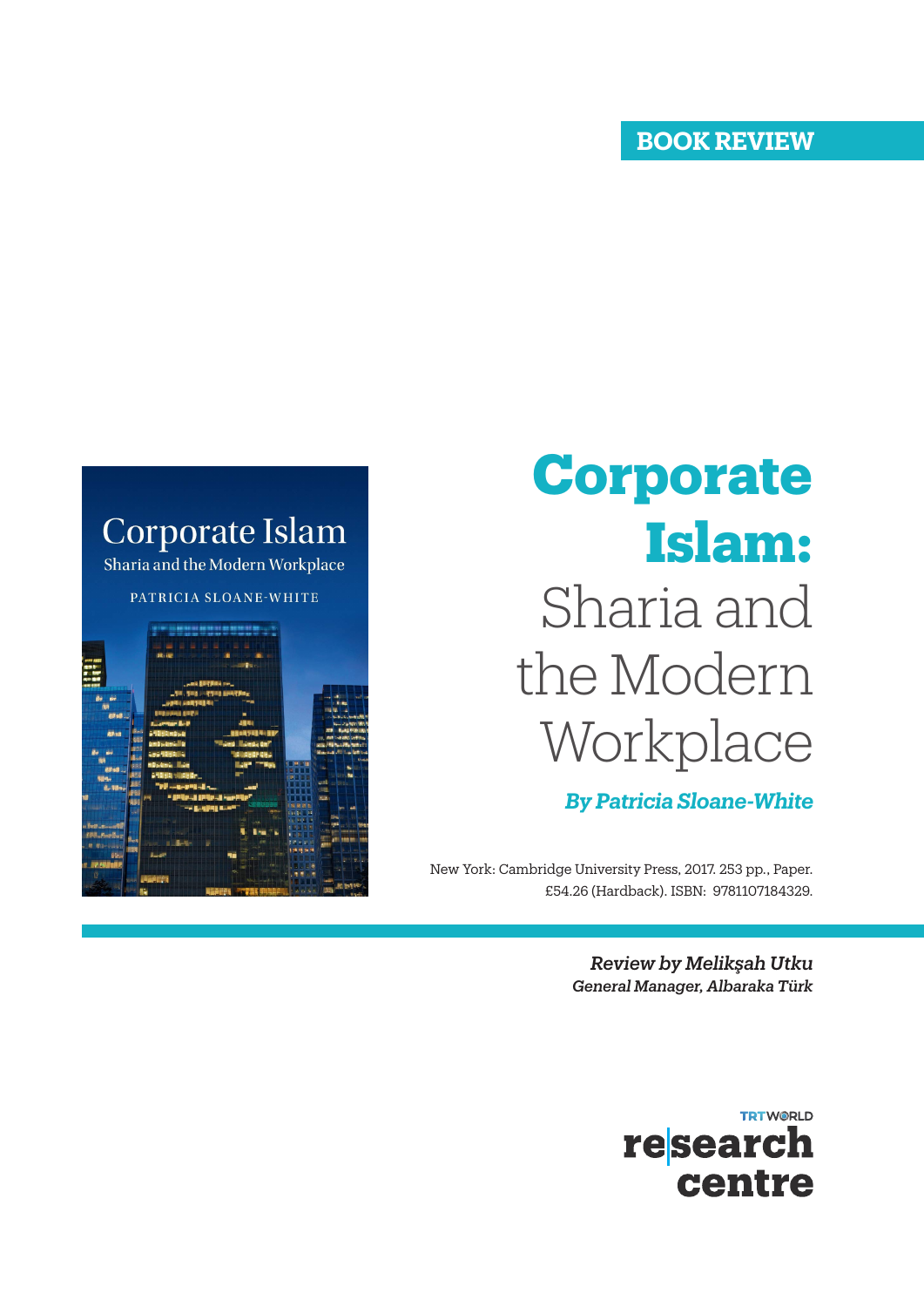alaysia has been the focus of much debate and academic interest over the last couple of decades, with the rise of its version of Islamization, reminiscent of the peculiar alaysia has been the focus of<br>much debate and academic<br>interest over the last couple<br>of decades, with the rise of<br>its version of Islamization,<br>reminiscent of the peculiar<br>and fast-paced development of the Asian version of

capitalism several decades ago in the neighboring countries of Southeast Pacific. The country has a more diverse racial and religious demographic compared to most other Muslim majority countries in the Middle East and North Africa, where Islam is seen to be a more integral cultural aspect of social life. The adoption of a lifestyle driven by religion is evident in many areas of private and public life in Malaysia, but that also seems to be more compatible with values and practices associated with the West. This compatibility is not necessarily in the sense of conformity to the implied forms of Western culture, as seen in most of the world, but rather to the driving values applauded in developed societies, such as democracy, capitalism, freedom, competition, meritocracy, and material success.

Patricia Sloane-White, an associate professor of anthropology whose previous work has concentrated around Islam and modernity within the specific sphere of business culture during the 90's in Malaysia, has taken an in-depth look at this more recent transformation in her book *Corporate Islam: Sharia and the Modern Workplace*. The book attempts to study "the trajectory and emplacement of *sharia*, or Islamic law, in the modern corporate workplace" in Malaysia. In the author's own words, the book is "an ethnography of 'corporate Islam.' It explores modern corporations in Muslim Malaysia as sites of Islamic expression, expansion, and uniformity where power, relationships, individual identities, practices, and often financial resources are mobilized on behalf of Islam.

Defining Islamization here as the "Malaysian emergence of an increasingly conservative, singular, and regulatory form of Islam", the author sees the rise of a very specific form of corporate capitalism guided by religious elites and their ideals as the reflection of such Islamization on the business culture of Malaysia. She notes that modern institutions such as corporations provide a middle point between the public and the private spheres of social life in

the long and daily stretch of time and space people live through. As such, corporate (office) life and culture provide fertile ground for both political (such as hierarchical organization of management, distribution of revenues and resources, vision and mission statements) and personal (behavioral patterns that succeed, motivation, relationships, engagement) values to be promoted and tried out. To this effect, the author believes her subjects (*sharia* advisors, religiously guided managers, entrepreneurs, and staff) are actually enacting a miniature model of an Islamic state.

The Malaysian Islamization experience is a very specific case, Sloane-White notes – one where ethnicity and religion are interlaced. Having studied the *bumiputera* generation of the 90's, she highlights that the government's push to raise the welfare of ethnic Malaysians, compared to those of Chinese and Indian origins, had not gone as planned in that particular experiment. Instead of the anticipated entrepreneur class, a very narrow Malaysian elite coupled to the state owned or driven institutions was born. It seems she believes that the Islamization of the Malaysian business circles seems to be a second attempt to that end.

No matter what the past debate was about Islam and capitalism, Islam is "reconfigured as an ethical 'entrepreneurial religion' wherein Muslim individuals' wealth and worth are calibrated to business knowledge" in this new setting. She notes that global capitalism transforms the understanding and practice of Islam, but also that Islam is enhanced and empowered by capitalism in this arrangement. It has allowed Islam to enter into new spaces.

The corporate Islamic workplace has become "a site of moral production" and is promoting a culture that is expansive, global, de-territorialized, cosmopolitan, authoritative, and triumphal. It seeks to emulate Western capitalism's dynamism and success without generating any of the accompanying economic and social injustices, and carries the approach that it alone can ameliorate them.

However, the author warns us that since many of the people she has interviewed had the belief that Islam should govern all facets of life – nonconformance being looked down upon by the more observant